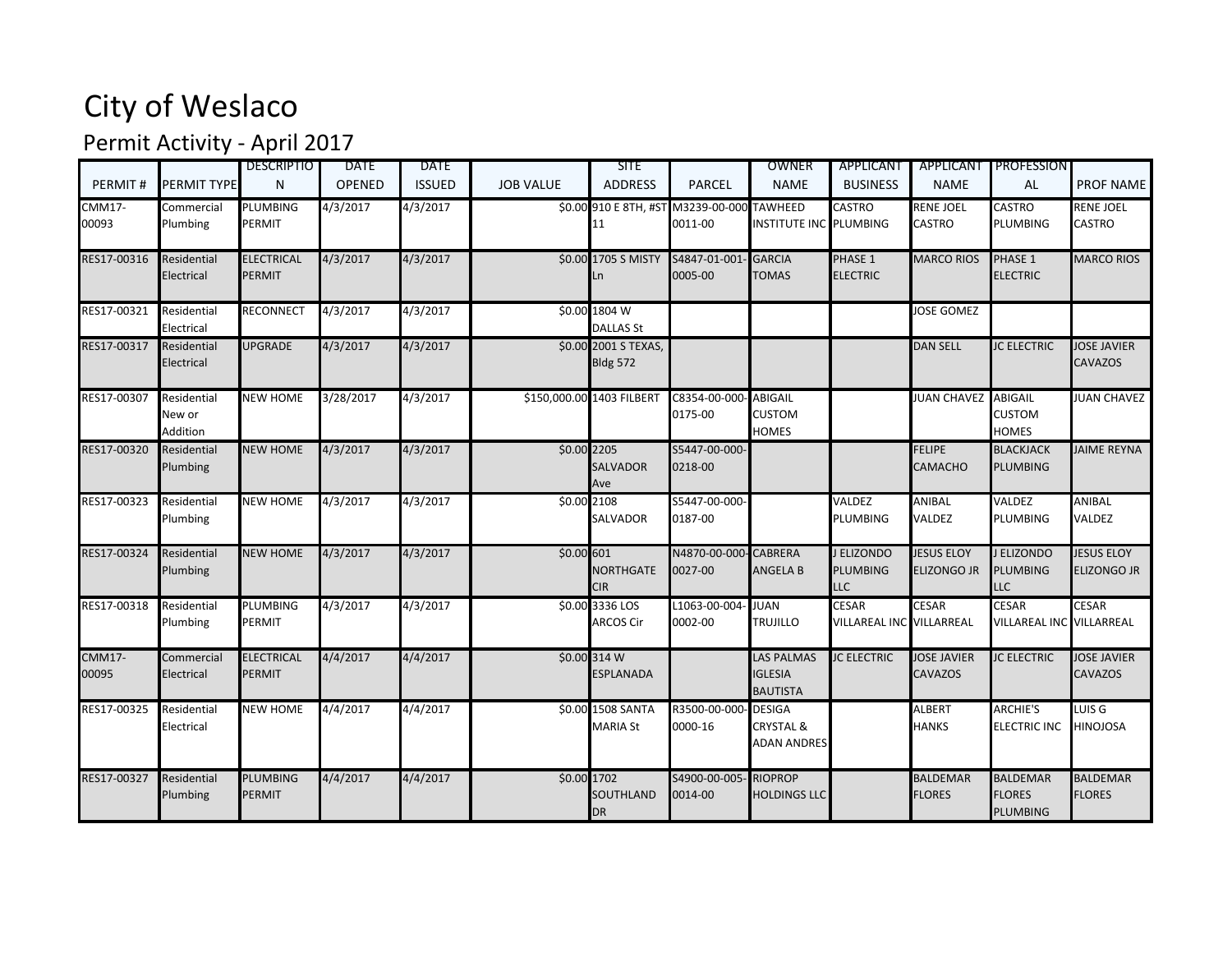| <b>CMM17-</b><br>00094 | Commercial<br>Alteration  | <b>REPLACE</b><br><b>WOOD</b>        | 4/3/2017  | 4/5/2017 |                   | \$7,000.00 800 E PIKE<br><b>BLVD</b>           | S0800-00-014- GAYTAN<br>0011-00                            | PATRICIA AKA<br><b>PATRICIA</b><br>CASTANEDA       |                                                    | <b>PATRICIA D</b><br>CASTANEDA       |                                                    |                                      |
|------------------------|---------------------------|--------------------------------------|-----------|----------|-------------------|------------------------------------------------|------------------------------------------------------------|----------------------------------------------------|----------------------------------------------------|--------------------------------------|----------------------------------------------------|--------------------------------------|
| RES17-00331            | Residential<br>Electrical | <b>ELECTRICAL</b><br><b>PERMIT</b>   | 4/5/2017  | 4/5/2017 |                   | \$0.00 1509 E 1ST ST                           | B0150-00-001- ZUNIGA MA<br>0010-00                         | <b>ADELA</b>                                       | <b>JC ELECTRIC</b>                                 | <b>JOSE JAVIER</b><br><b>CAVAZOS</b> | <b>JC ELECTRIC</b>                                 | <b>JOSE JAVIER</b><br><b>CAVAZOS</b> |
| RES17-00341            | Residential<br>Electrical | <b>NEW HOME</b>                      | 4/5/2017  | 4/5/2017 |                   | \$0.00 2303 W<br>MIMOSA DR                     | M3920-00-006 MID POINT<br>0005-00                          | <b>PROPERTIES</b><br><b>LLC</b>                    | <b>IES</b><br>RESIDENTIAL<br><b>INC</b>            | <b>JOSE MARIO</b><br>VASQUEZ         | IES<br>RESIDENTIAL<br>INC                          | <b>JOSE MARIO</b><br>VASQUEZ         |
| RES17-00342            | Residential<br>Electrical | <b>NEW HOME</b>                      | 4/5/2017  | 4/5/2017 |                   | \$0.00 2108 W<br><b>TOMATILLO</b><br><b>DR</b> | M3920-00-008 MID POINT<br>0017-00                          | <b>PROPERTIES</b><br><b>LLC</b>                    | <b>IES</b><br>RESIDENTIAL<br><b>INC</b>            | <b>JOSE MARIO</b><br>VASQUEZ         | <b>IES</b><br><b>RESIDENTIAL</b><br><b>INC</b>     | <b>JOSE MARIO</b><br>VASQUEZ         |
| RES17-00334            | Residential<br>Electrical | RE-CONNECT                           | 4/5/2017  | 4/5/2017 |                   | \$0.00 627 E SHANE                             | R0650-00-009<br>0030-00                                    | <b>RIVERA</b><br><b>MARIBEL</b>                    |                                                    | MARIBEL<br><b>RIVERA</b>             |                                                    |                                      |
| RES17-00337            | Residential<br>Mechanical | MECHANICAL 4/5/2017<br><b>PERMIT</b> |           | 4/5/2017 |                   | \$3,400.00 214 W LOS<br><b>TORRITOS</b>        | E7200-00-002- RODRIGUEZ<br>0009-00                         | <b>ELOY</b>                                        | A PLUS AC &<br>REFRIGERATIO HERRERA                | <b>PABLO</b>                         | A PLUS AC &<br><b>REFRIGERATIO</b>                 | PABLO<br><b>HERRERA</b>              |
| RES17-00332            | Residential<br>Mechanical | <b>NEW HOME</b>                      | 4/5/2017  | 4/5/2017 | \$6,000.00 2108 W | <b>TOMATILLO</b><br>DR                         | M3920-00-008 MID POINT<br>0017-00                          | <b>PROPERTIES</b><br>LLC                           | E AND E AIR<br>CONDITIONIN PICHARDO<br><b>GINC</b> | <b>ARMANDO</b>                       | E AND E AIR<br>CONDITIONIN PICHARDO<br><b>GINC</b> | <b>ARMANDO</b>                       |
| RES17-00333            | Residential<br>Mechanical | <b>NEW HOME</b>                      | 4/5/2017  | 4/5/2017 | \$5,000.00 2303 W | MIMOSA DR                                      | M3920-00-006 MID POINT<br>0005-00                          | <b>PROPERTIES</b><br><b>LLC</b>                    | E AND E AIR<br>CONDITIONIN PICHARDO<br><b>GINC</b> | <b>ARMANDO</b>                       | E AND E AIR<br><b>CONDITIONIN</b><br><b>GINC</b>   | ARMANDO<br>PICHARDO                  |
| RES17-00329            | Residential<br>Plumbing   | PLUMBING<br>PERMIT                   | 4/5/2017  | 4/5/2017 |                   | \$0.00 1403 FILBERT                            | C8354-00-000- ABIGAIL<br>0175-00                           | <b>CUSTOM</b><br><b>HOMES</b>                      | <b>R&amp;R</b><br><b>PLUMBING</b>                  | <b>RENE ROCHA</b>                    | <b>R&amp;R</b><br>PLUMBING                         | <b>RENE ROCHA</b>                    |
| RES17-00335            | Residential<br>Plumbing   | <b>PLUMBING</b><br>PERMIT            | 4/5/2017  | 4/5/2017 |                   | \$0.00 2305 W<br>MIMOSA DR                     | M3920-00-006 MID POINT<br>0004-00                          | <b>PROPERTIES</b><br>LLC                           | <b>CESAR</b><br>VILLAREAL INC VILLARREAL           | <b>CESAR</b>                         | <b>CESAR</b><br>VILLAREAL INC VILLARREAL           | CESAR                                |
| RES17-00338            | Residential<br>Plumbing   | RE-PIPE                              | 4/5/2017  | 4/5/2017 |                   |                                                | \$0.00 918 RUBY AVE C2675-01-000- WESLACO<br>0105-00       | <b>HOUSING</b><br><b>AUTHORITY</b>                 | <b>BPS</b><br>PLUMBING<br><b>SERVICE</b>           | <b>JUAN</b><br><b>BARRERA</b>        | <b>BPS</b><br>PLUMBING<br><b>SERVICE</b>           | <b>JUAN</b><br><b>BARRERA</b>        |
| <b>CMM17-</b><br>00091 | Commercial<br>Alteration  | <b>CHILD CARE</b><br><b>CENTER</b>   | 3/31/2017 | 4/6/2017 |                   | BLVD, #F & G                                   | \$60,000.00 2990 N TEXAS A1311-02-000- AGUILERA<br>000A-00 | <b>REAL ESTATE</b><br><b>HOLDINGS LLC</b> N II LLC | <b>AYPCO</b><br><b>CONSTRUCTIO</b>                 | JOSE L MUNOZ AYPCO                   | <b>CONSTRUCTIO</b><br>N II LLC                     | <b>JOSE L MUNOZ</b>                  |
| <b>CMM17-</b><br>00100 | Commercial<br>Electrical  | <b>RECONNECT</b>                     | 4/6/2017  | 4/6/2017 |                   | \$0.00 2611 N TEXAS<br>BLVD Blvd,<br>Suite 11  | T1200-00-001- S-U-NIK HOME<br>0003-00                      | <b>BUILDERS LLC</b>                                |                                                    | YARIZEL G<br><b>MORALES</b>          |                                                    |                                      |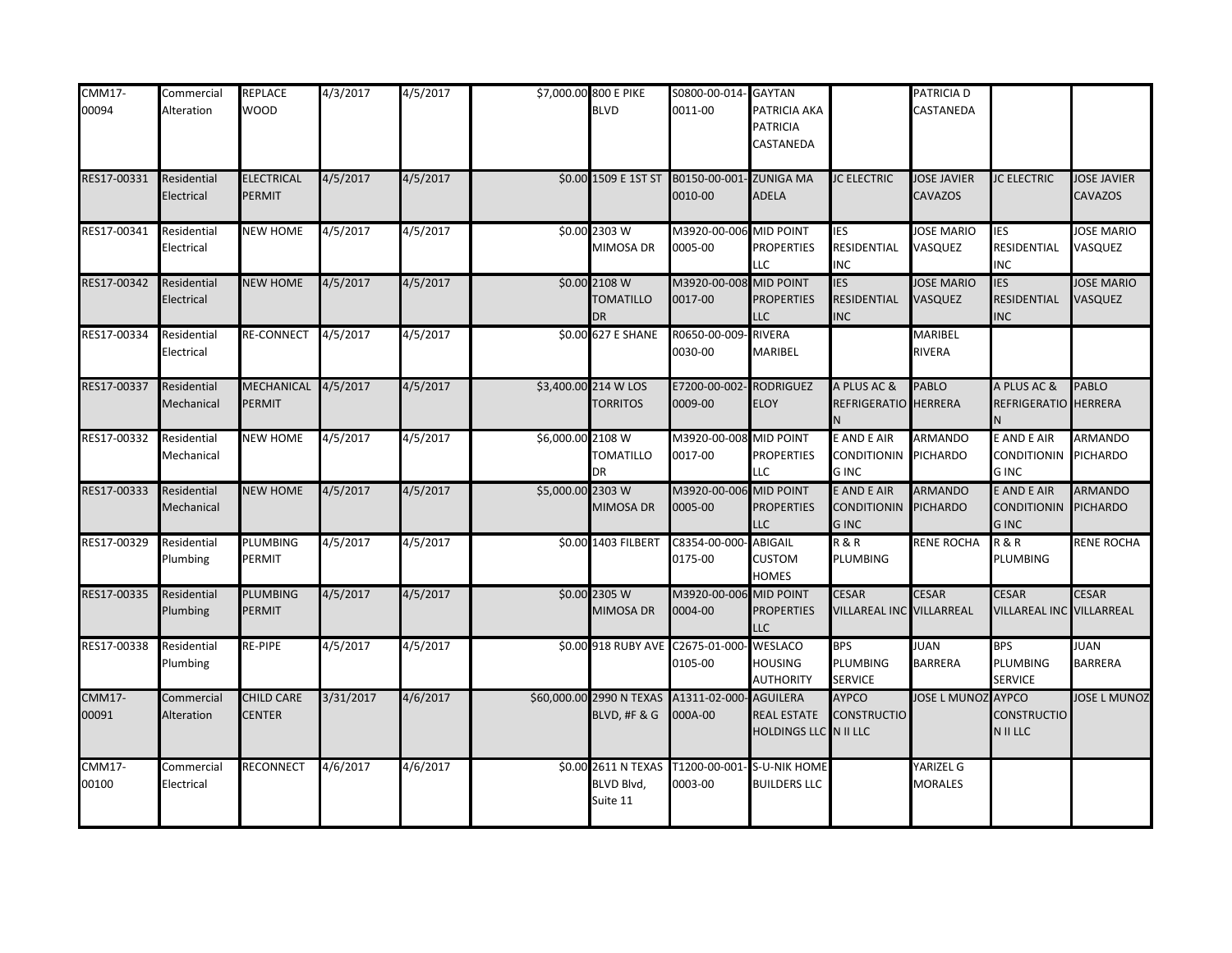| <b>CMM17-</b><br>00098 | Commercial<br>Electrical          | RESTAURANT 4/6/2017                                                                                              |           | 4/6/2017  |                  | <b>AVE</b>                       | \$0.00 300 N ILLINOIS G5600-00-011-MONTANO<br>0001-00      | <b>ALFREDO</b>                                       |                                                       | <b>MARIO</b><br>VILLARREAL         |                                                |                                 |
|------------------------|-----------------------------------|------------------------------------------------------------------------------------------------------------------|-----------|-----------|------------------|----------------------------------|------------------------------------------------------------|------------------------------------------------------|-------------------------------------------------------|------------------------------------|------------------------------------------------|---------------------------------|
| <b>CMM17-</b><br>00099 | Commercial<br>Mechanical          | MECHANICAL 4/6/2017<br>PERMIT                                                                                    |           | 4/6/2017  |                  | 11                               | \$10,579.00 910 E 8TH, #ST M3239-00-000 TAWHEED<br>0011-00 |                                                      | <b>TOTAL AIR</b><br>INSTITUTE INC CONDITIONIN         | RICARDO JR<br><b>RUIZ</b>          | <b>TOTAL AIR</b><br>CONDITIONIN RUIZ           | <b>RICARDO JR</b>               |
| RES17-00347            | Residential<br>Mechanical         | <b>NEW HOUSE</b>                                                                                                 | 4/6/2017  | 4/6/2017  |                  | \$2,500.00 313 STONE<br>RIDGE Dr | R3485-00-000-<br>0015-00                                   |                                                      | HARCO A/C                                             | <b>JUAN G</b><br><b>GUILLEN</b>    | HARCO A/C                                      | <b>IUAN G</b><br><b>GUILLEN</b> |
| RES17-00308            | Residential<br>New or<br>Addition | ADDIND TO<br><b>EXISTING</b><br>PATIO,<br>PERGULA,<br>CONCRETE<br>FOUNDATION,<br><b>SIDE WALK</b><br>AND STORAGE | 3/28/2017 | 4/6/2017  |                  | \$4,000.00 1505 FILBERT          | C8354-00-000<br>0180-00                                    | <b>DOMINGUEZ</b><br><b>JUAN MARCOS</b><br>& PATRICIA |                                                       | <b>JUAN</b><br><b>DOMINGUEZ</b>    |                                                |                                 |
| RES17-00345            | Residential<br>Plumbing           | <b>PLUMBING</b><br>PERMIT                                                                                        | 4/6/2017  | 4/6/2017  |                  | \$0.00 1400 ASTER<br><b>DR</b>   | C8354-00-000-BARRIOS JOSE<br>0075-00                       | <b>G &amp; MARISSA</b>                               | <b>VICTORIA</b><br><b>PLUMBING</b><br><b>PROJECTS</b> | LUCIO<br>VASQUEZ                   | <b>VICTORIA</b><br>PLUMBING<br><b>PROJECTS</b> | LUCIO<br><b>VASQUEZ</b>         |
| RES17-00346            | Residential<br>Plumbing           | PLUMBING<br>PERMIT                                                                                               | 4/6/2017  | 4/6/2017  |                  | \$0.00 1503 LOBELIA<br>SТ        | C8354-00-000<br>0047-00                                    | <b>RODRIGUEZ</b><br>LUIS E &<br><b>ELIZABETH</b>     | <b>VICTORIA</b><br>PLUMBING<br><b>PROJECTS</b>        | LUCIO<br>VASQUEZ                   | <b>VICTORIA</b><br>PLUMBING<br><b>PROJECTS</b> | LUCIO<br>VASQUEZ                |
| RES17-00349            | Residential Re-RE-ROOFING<br>Roof |                                                                                                                  | 4/6/2017  | 4/6/2017  |                  | \$2,000.00 509 S BRIDGE<br>Ave   | G6600-00-000-ESCAMILLA<br>0009-05                          | <b>OLIVIA</b>                                        |                                                       | <b>FELIX</b><br><b>CORONADO</b>    |                                                |                                 |
| <b>CMM17-</b><br>00097 | Commercial<br>Alteration          | <b>ADDING OF</b><br><b>WALLS</b>                                                                                 | 4/4/2017  | 4/7/2017  |                  | \$600.00 1200 W PIKE<br>Blvd     | P6650-00-000- SUAREZ<br>0003-00                            | <b>JAVIER &amp; MA</b><br><b>GUADALUPE</b>           |                                                       | <b>ADRIAN</b><br>HERNANDEZ         |                                                |                                 |
| <b>CMM17-</b><br>00101 | Commercial<br>Electrical          | <b>LEASE SPACE</b><br>NO <sub>11</sub> FOR<br>PHARMACY                                                           | 4/7/2017  | 4/7/2017  |                  | 11                               | \$0.00 910 E 8TH, #ST M3239-00-000 TAWHEED<br>0011-00      | <b>INSTITUTE INC AC</b>                              | JR ELECTRIC &                                         | <b>ROBERTO</b><br><b>ONTIVEROS</b> | JR ELECTRIC & ROBERTO<br>AC                    | <b>ONTIVEROS</b>                |
| RES17-00273            | Residential<br>New or<br>Addition | <b>ADDITIONAL</b><br><b>BEDROOM</b>                                                                              | 3/20/2017 | 4/7/2017  |                  | \$8,000.00 1601 CYPRESS<br>DR    | W3920-00-<br>000-0009-00                                   | RIVERA<br><b>DANIELA</b>                             |                                                       | <b>DANIELA</b><br>RIVERA           |                                                |                                 |
| RES17-00303            | Residential<br>New or<br>Addition | <b>NEW HOME</b>                                                                                                  | 3/24/2017 | 4/7/2017  | \$81,440.00 2000 | SALVADOR                         | S5447-00-000- ULISSES AVILA<br>0193-00                     |                                                      | <b>GUZMAN</b><br><b>CONSTRUCTIO</b> CRUZ<br>N         | <b>MATTHEW</b>                     | <b>GUZMAN</b><br>CONSTRUCTIO CRUZ              | <b>MATTHEW</b>                  |
| RES17-00350            | Residential Re-RE-ROOF<br>Roof    | CARPORT                                                                                                          | 4/7/2017  | 4/7/2017  |                  | \$391.19 725 E SHANE<br>St       | R0650-00-002- PEREZ<br>0001-00                             | CARMEN                                               |                                                       | <b>ANNA VEGA</b>                   |                                                |                                 |
| RES17-00322            | Residential<br>Alteration         | <b>STORAGE</b><br><b>ROOM</b>                                                                                    | 4/3/2017  | 4/10/2017 | \$1,300.00 807 N | <b>MARTINEZ</b><br>AVE           | V3800-01-005<br>0010-00                                    | <b>ESPINOSA</b><br><b>LUDIM</b>                      |                                                       | <b>VENTURA</b><br><b>ZAVALA</b>    |                                                |                                 |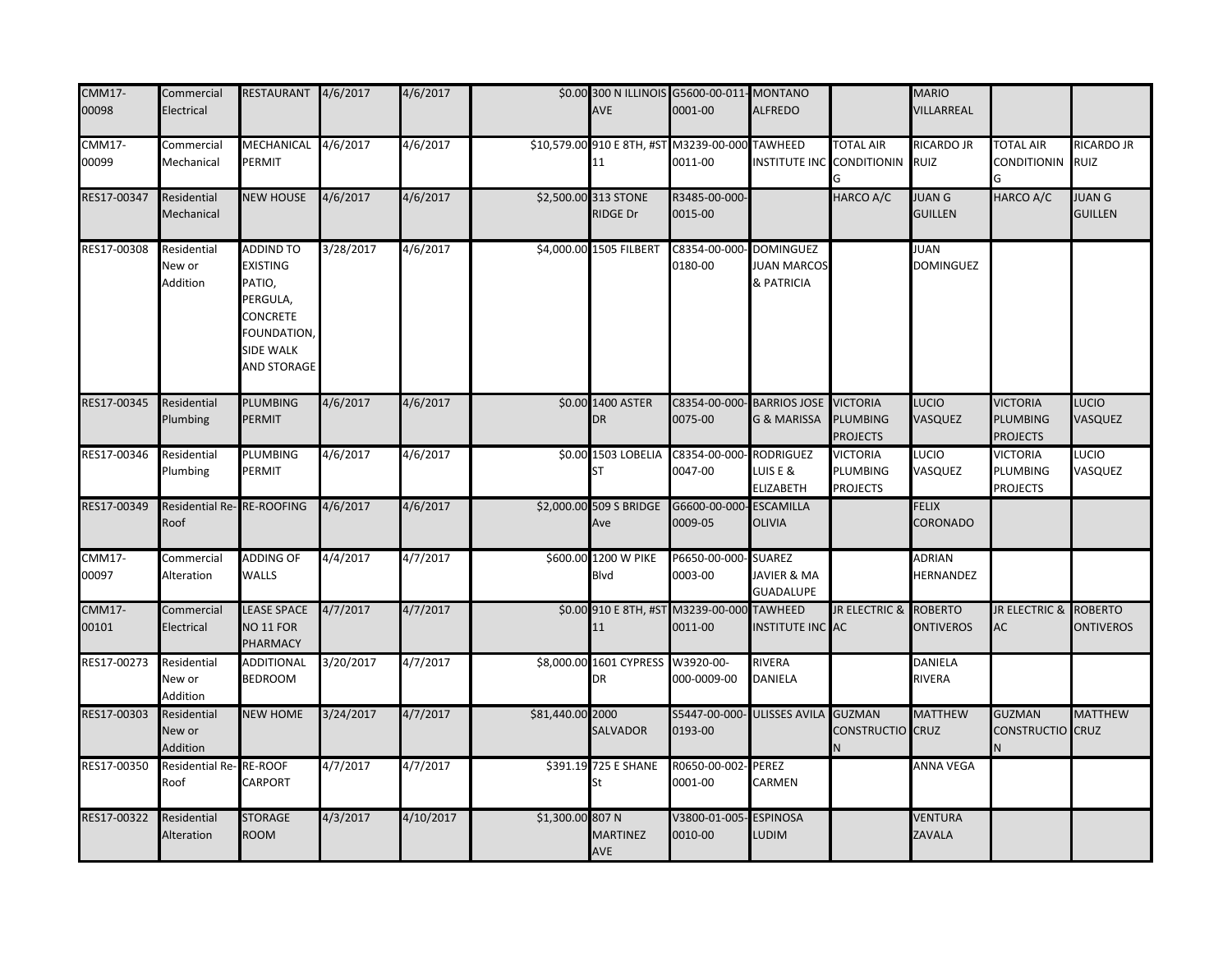| RES17-00354            | Residential<br>Plumbing           | PLUMBING<br>PERMIT                                                                                                         | 4/10/2017 | 4/10/2017 | \$0.00 2000         | SALVADOR                                | 0193-00                            | S5447-00-000- ULISSES AVILA J ELIZONDO              | <b>PLUMBING</b><br><b>LLC</b>                       | <b>JESUS ELOY</b><br>ELIZONGO JR | J ELIZONDO<br>PLUMBING<br>LLC                       | <b>JESUS ELOY</b><br><b>ELIZONGO JR</b> |
|------------------------|-----------------------------------|----------------------------------------------------------------------------------------------------------------------------|-----------|-----------|---------------------|-----------------------------------------|------------------------------------|-----------------------------------------------------|-----------------------------------------------------|----------------------------------|-----------------------------------------------------|-----------------------------------------|
| RES17-00357            | Residential Re-RE-ROOF<br>Roof    |                                                                                                                            | 4/10/2017 | 4/10/2017 |                     | \$1,500.00 614 E 2ND ST                 | B3150-01-002-<br>0007-00           | JIMINEZ<br><b>FRANCISCO</b>                         |                                                     | <b>FRANK</b><br><b>JIMENEZ</b>   |                                                     |                                         |
| <b>CMM17-</b><br>00104 | Commercial<br>Electrical          | <b>ELECTRICAL</b><br>PERMIT                                                                                                | 4/11/2017 | 4/11/2017 |                     | \$0.004195<br><b>NTERNATION</b><br>AL   |                                    | <b>FRIES</b><br>MANAGEMEN ELECTRIC                  | <b>FAITH</b>                                        | RENDON JR<br><b>FRANCISCO</b>    | <b>FAITH</b><br><b>ELECTRIC</b>                     | <b>RENDON JR</b><br><b>FRANCISCO</b>    |
| RES17-00361            | Residential<br>Plumbing           | <b>PLUMBING</b><br>PERMIT                                                                                                  | 4/11/2017 | 4/11/2017 |                     | \$0.00 614 SANTA FE<br>St               | P4401-00-000-<br>0087-00           |                                                     | VALDEZ<br><b>PLUMBING</b>                           | <b>ANIBAL</b><br>VALDEZ          | VALDEZ<br><b>PLUMBING</b>                           | ANIBAL<br><b>VALDEZ</b>                 |
| <b>CMM17-</b><br>00109 | Commercial<br>Alteration          | CHILDREN'S<br><b>BIRTHDAY</b><br>PARTY VENUE<br><b>INDOOR</b><br><b>BOUNCE</b><br><b>HOUSES</b>                            | 4/12/2017 | 4/12/2017 |                     | \$25,000.00 501 S TEXAS                 | W2300-00-<br>042-0043-00           | <b>TEJAS</b><br><b>BUILDING &amp;</b><br>DEV CO INC |                                                     | SARAH<br><b>MARINES</b>          |                                                     |                                         |
| <b>CMM17-</b><br>00106 | Commercial<br>Electrical          | <b>RECONNECT</b><br>FOR STE A<br><b>AND GATES</b>                                                                          | 4/12/2017 | 4/12/2017 |                     | \$0.00 509 E PIKE,<br>Suite A           | M7240-00-000 LF TRINITY<br>0001-00 | DEVELOPMEN<br><b>T GROUP LLC</b>                    |                                                     | LEONARDO<br><b>MUNOZ</b>         |                                                     |                                         |
| <b>CMM17-</b><br>00078 | Commercial<br>New or<br>Addition  | <b>SMALL CELL</b><br>ANTENNA<br><b>INSTALLATION</b><br>ON WALMART<br><b>WALL - PAINT</b><br>TO MATCH ON<br><b>EXTERIOR</b> | 3/14/2017 | 4/12/2017 |                     | \$10,000.00 1310 N TEXAS<br><b>BLVD</b> | W0256-00-<br>000-001B-00           | MURPHY OIL<br>USA INC                               | <b>VERTICOM</b>                                     |                                  |                                                     |                                         |
| RES17-00363            | Residential<br>Mechanical         | MECHANICAL 4/12/2017<br>PERMIT                                                                                             |           | 4/12/2017 | \$3,200.00 3336 LOS | <b>ARCOS Cir</b>                        | L1063-00-004<br>0002-00            | <b>JUAN</b><br><b>TRUJILLO</b>                      | <b>LOPEZ AIR</b><br><b>CONDITIONIN</b>              | <b>JOSE LUIS</b><br>LOPEZ        | OPEZ AIR<br><b>CONDITIONIN</b>                      | <b>JOSE LUIS</b><br>LOPEZ               |
| RES17-00344            | Residential<br>New or<br>Addition | <b>NEW HOME</b>                                                                                                            | 4/6/2017  | 4/12/2017 |                     | \$70,000.00 2104 PAGE<br>Ave            |                                    | EDUARDO<br>HERNANDEZ                                |                                                     | <b>EDUARDO</b><br>HERNANDEZ      |                                                     |                                         |
| RES17-00311            | Residential<br>New or<br>Addition | RESDIENTIAL<br><b>HOME</b>                                                                                                 | 3/28/2017 | 4/12/2017 | \$130,000.00 1400   | CARNELIAN                               |                                    | <b>TUSCANY</b><br><b>CUSTOM</b><br>HOME LLC         | <b>TUSCANY</b><br><b>CUSTOM</b><br><b>HOMES LLC</b> | <b>JAIME CHAVEZ</b>              | <b>TUSCANY</b><br><b>CUSTOM</b><br><b>HOMES LLC</b> | JAIME CHAVEZ                            |
| RES17-00328            | Residential<br>New or<br>Addition |                                                                                                                            | 4/5/2017  | 4/12/2017 |                     | \$4,000.00 409 NORA ST                  | R0935-01-000<br>0045-00            | <b>KENNETH</b><br>ROSE                              |                                                     | KENNETH<br><b>ROSE</b>           |                                                     |                                         |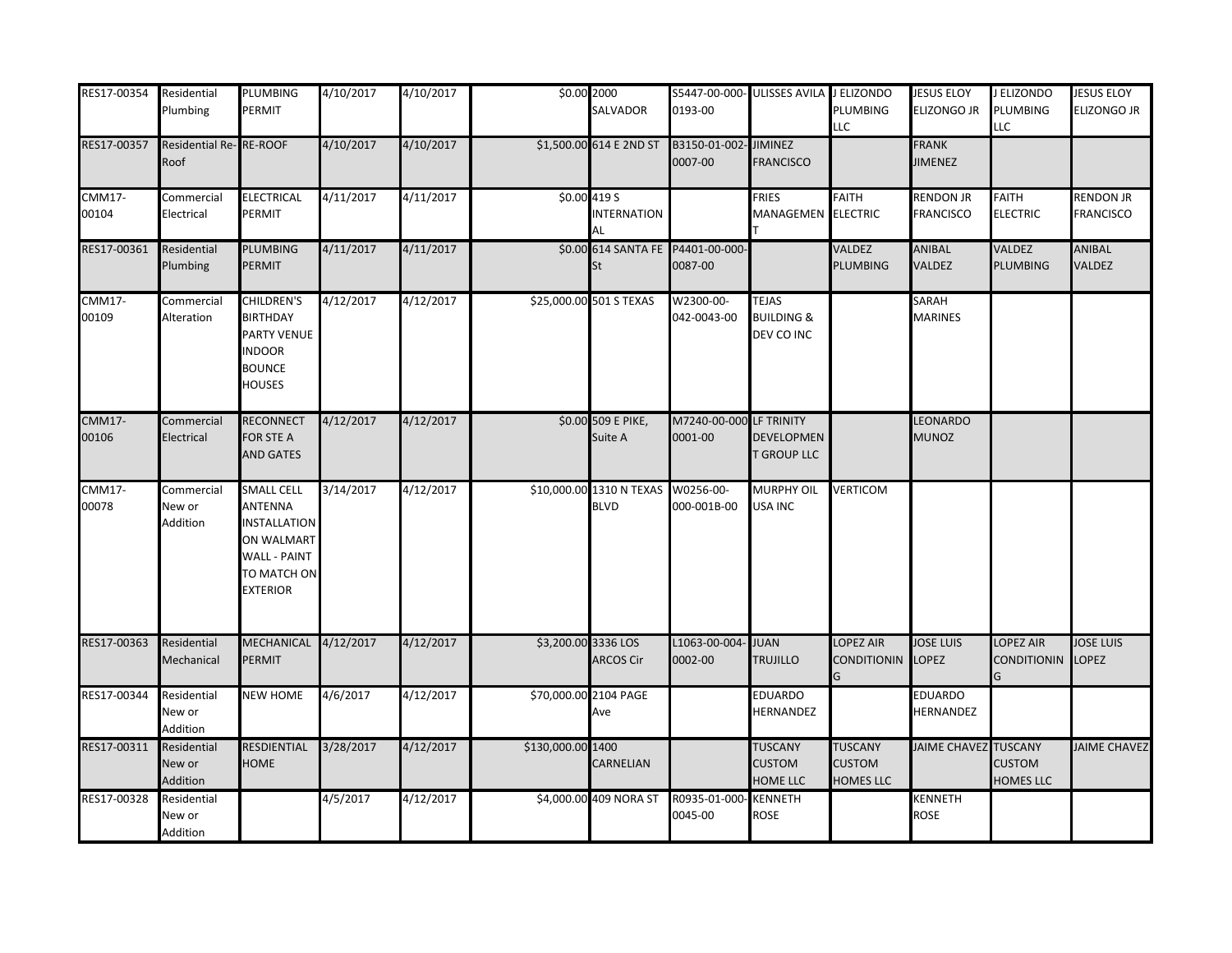| <b>CMM17-</b><br>00092 | Commercial<br>Alteration          | <b>MOVE WALL</b>                                                             | 3/31/2017 | 4/13/2017            | \$200.00 2422 E       | <b>BUSINESS 83</b>                       |                          | <b>SANTIAGO</b><br><b>OLIVARES</b> |                                                | <b>SANTIAGO</b><br><b>OLIVARS</b> |                                                                     |                              |
|------------------------|-----------------------------------|------------------------------------------------------------------------------|-----------|----------------------|-----------------------|------------------------------------------|--------------------------|------------------------------------|------------------------------------------------|-----------------------------------|---------------------------------------------------------------------|------------------------------|
| RES17-00367            | Residential<br>Electrical         | <b>NEW HOME</b>                                                              | 4/13/2017 | 4/13/2017            |                       | \$0.00 2108<br>SALVADOR                  | S5447-00-000-<br>0187-00 |                                    | VILLANUEVA<br><b>ELECTRIC</b>                  | <b>FRANK D</b><br>VILLANUEVA      | VILLANUEVA<br><b>ELECTRIC</b>                                       | <b>FRANK D</b><br>VILLANUEVA |
| RES17-00368            | Residential<br>Electrical         | <b>NEW HOME</b>                                                              | 4/13/2017 | 4/13/2017            | \$0.00 2205           | <b>SALVADOR</b><br>Ave                   | S5447-00-000-<br>0218-00 |                                    | VILLANUEVA<br><b>ELECTRIC</b>                  | <b>FRANK D</b><br>VILLANUEVA      | VILLANUEVA<br><b>ELECTRIC</b>                                       | <b>FRANKD</b><br>VILLANUEVA  |
| RES17-00370            | Residential<br>Mechanical         | NEW HOME                                                                     | 4/13/2017 | $\frac{4}{13}{2017}$ | \$3,400.00 2108       | SALVADOR                                 | S5447-00-000-<br>0187-00 |                                    | <b>FAST AIR</b>                                | CARLA<br><b>BELTRAN</b>           | <b>FAST AIR</b>                                                     | CARLA<br><b>BELTRAN</b>      |
| RES17-00369            | Residential<br>Mechanical         | <b>NEW</b><br>RESIDENTIAL<br><b>HOME</b>                                     | 4/13/2017 | 4/13/2017            |                       | \$3,400.00 2909 Thicket<br>Dr            | Q0952-00-000<br>0009-00  | <b>JUAN M</b><br><b>GARCIA</b>     | <b>FAST AIR</b>                                | CARLA<br><b>BELTRAN</b>           | <b>FAST AIR</b>                                                     | CARLA<br><b>BELTRAN</b>      |
| RES17-00326            | Residential<br>New or<br>Addition | NEW HOUSE                                                                    | 4/4/2017  | 4/13/2017            | \$110,000.00 613 TRES | <b>MARIAS ST</b>                         | P4401-00-000<br>0078-00  | <b>AURELIO</b><br>RAMIREZ JR       |                                                | Aurelio<br>Ramirez Jr.            | <b>AURELIO</b><br><b>RAMIREZ JR</b><br><b>CONSTRUCTIO</b><br>N, LLC | Aurelio<br>Ramirez Jr.       |
| RES17-00374            | Residential<br>Plumbing           | <b>NEW HOME</b>                                                              | 4/13/2017 | 4/13/2017            |                       | \$0.00 2104 PAGE<br>Ave                  |                          |                                    |                                                | ANIBAL<br>VALDEZ                  | VALDEZ<br>PLUMBING                                                  | ANIBAL<br>VALDEZ             |
| <b>CMM17-</b><br>00082 | Commercial<br>Alteration          | <b>DEMO AND</b><br>REBUILD<br><b>EXTERIOR</b><br><b>CINDER BLOCK</b><br>WALL | 3/20/2017 | 4/17/2017            |                       | \$30,000.00 507 S TEXAS<br><b>BLVD</b>   | W2300-00-<br>042-0041-00 | <b>TARPON</b><br>LLC               | G <sub>2</sub><br>INVESTMENTS CONSTRUCTIO<br>N |                                   | G2<br>CONSTRUCTIO GONZALEZ                                          | LUIS E                       |
| <b>CMM17-</b><br>00086 | Commercial<br>Electrical          | <b>BUILD TWO</b><br><b>NEW OFFICE</b>                                        | 3/28/2017 | 4/17/2017            |                       | \$0.00 400 S<br>OKLAHOMA,<br>#RM 1       | G4100-00-001<br>0008-00  | <b>CITY OF</b><br>WESLACO          | <b>WESLACO ISD</b><br><b>MAINT DEPT</b>        |                                   | <b>SCHOOL</b><br><b>DISTRICT</b><br><b>WESLACO ISD</b>              | <b>ARTURO</b><br>CABRERA     |
| <b>CMM17-</b><br>00110 | Commercial<br>Electrical          | INSTALLATION 4/17/2017<br>OF 75' WOOD<br>UTILITY POLE<br>IN PUBLIC<br>ROW    |           | 4/17/2017            |                       | \$0.00 305 S BRIDGE                      |                          | MOBILITIE LLC LUMATEC              | <b>LIGHTING</b><br><b>SERVICE</b>              | <b>VICTOR T RIOS</b>              | <b>LUMATEC</b><br>LIGHTING<br><b>SERVICE</b>                        | <b>VICTOR T RIOS</b>         |
| <b>CMM17-</b><br>00065 | Commercial<br>New or<br>Addition  | <b>ADDITION OF</b><br><b>WALL</b>                                            | 3/1/2017  | 4/17/2017            | \$1,900.00 400 S      | OKLAHOMA,<br>Bldg 13                     | G4100-00-001<br>0008-00  | - CITY OF<br>WESLACO               |                                                | <b>JOE CASTILLO</b>               |                                                                     |                              |
| <b>CMM17-</b><br>00102 | Commercial<br>New or<br>Addition  | <b>MEDICAL</b><br><b>OFFICE</b>                                              | 4/10/2017 | 4/17/2017            |                       | \$85,000.00 1221 E 10TH<br>St, Suite 107 |                          | MAGDALENA<br>LEVINE                |                                                | MAGDALENA<br><b>LEVINE</b>        |                                                                     |                              |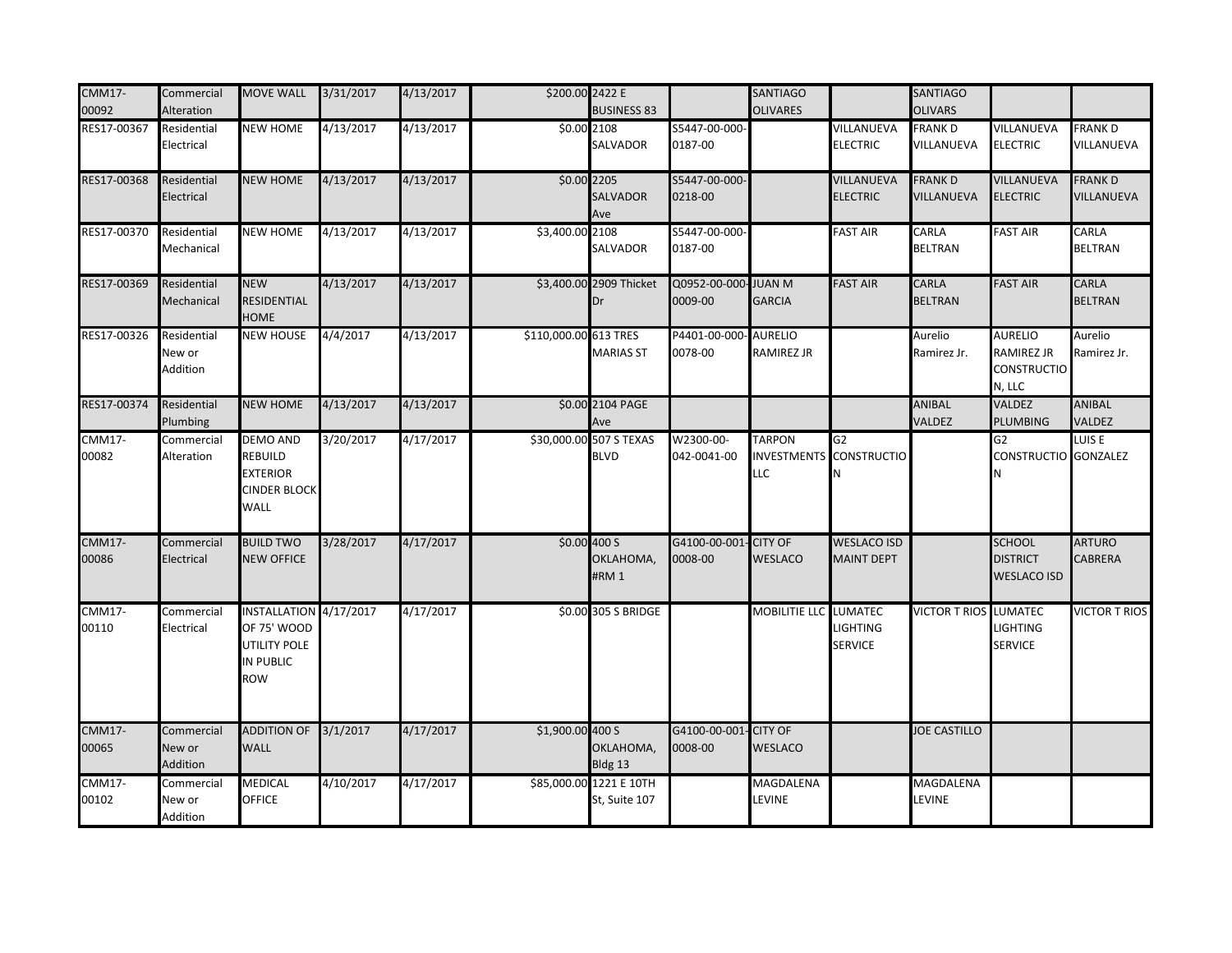| RES17-00348            | Residential<br>Alteration         | ADDITION OF 4/6/2017<br><b>SLAB</b>                                                                           |           | 4/17/2017 |                       | \$800.00 505 S TULA<br>Ave                      | G4100-00-003-LOPEZ RUBY<br>0016-00 |                                                           |                                                        | <b>RUBY LOPEZ</b>                  |                                                        |                                 |
|------------------------|-----------------------------------|---------------------------------------------------------------------------------------------------------------|-----------|-----------|-----------------------|-------------------------------------------------|------------------------------------|-----------------------------------------------------------|--------------------------------------------------------|------------------------------------|--------------------------------------------------------|---------------------------------|
| RES17-00358            | Residential<br>Alteration         | PATIO                                                                                                         | 4/11/2017 | 4/17/2017 |                       | \$2,000.00 3903 MAC Dr                          | L3135-05-000- JOTA LLC<br>0086-00  |                                                           |                                                        | <b>RAUL</b><br><b>FERNANDEZ</b>    |                                                        |                                 |
| RES17-00377            | Residential<br>Electrical         | <b>ELECTRICAL</b><br><b>PERMIT</b>                                                                            | 4/17/2017 | 4/17/2017 |                       | \$0.00 1400 ASTER<br>DR                         | 0075-00                            | C8354-00-000-BARRIOS JOSE ADAME<br><b>G &amp; MARISSA</b> | <b>ELECTRIC</b>                                        | <b>DANIEL</b><br><b>ADAME</b>      | <b>ADAME</b><br><b>ELECTRIC</b>                        | <b>DANIEL</b><br><b>ADAME</b>   |
| RES17-00375            | Residential<br>Electrical         | <b>RE-CONNECT</b>                                                                                             | 4/17/2017 | 4/17/2017 |                       | \$0.00 715 N<br><b>WESTGATE</b><br>DR, Unit 401 | W3800-00-<br>148-0000-00           | <b>RIO VALLEY</b><br><b>ESTATES</b>                       | <b>RIO VALLEY</b><br><b>ESTATES</b>                    |                                    |                                                        |                                 |
| RES17-00343            | Residential<br>New or<br>Addition | <b>CLOSING</b><br><b>CARPORT -</b><br><b>EXTENDING</b><br><b>LIVING ROOM</b><br><b>&amp; KITCHEN</b><br>12X24 | 4/5/2017  | 4/17/2017 |                       | \$3,500.00 701 E WITMER<br>St                   |                                    | <b>JESUS D</b><br><b>RODRIGUEZ</b>                        |                                                        | <b>JESUS D</b><br><b>RODRIGUEZ</b> |                                                        |                                 |
| RES17-00364            | Residential<br>New or<br>Addition | <b>MOVING</b><br><b>STORAGE</b><br><b>SHED 12X20</b>                                                          | 4/12/2017 | 4/17/2017 | \$475.00 712 N        | MORGAN AVE 0028-00                              | M6450-00-009 REYNA OLIVIA          |                                                           |                                                        | <b>OLIVIA REYNA</b>                |                                                        |                                 |
| RES17-00319            | Residential<br>New or<br>Addition | <b>NEW HOME</b>                                                                                               | 4/3/2017  | 4/17/2017 | \$120,000.00 709 PARK | PLACE Dr                                        | N6610-01-000-CESAR<br>0017-00      | <b>SOLANO</b>                                             | <b>GOLDEN</b><br><b>HOMES</b>                          | <b>CESAR</b><br><b>SOLANO</b>      | <b>GOLDEN</b><br>HOMES                                 | <b>CESAR</b><br><b>SOLANO</b>   |
| <b>CMM17-</b><br>00088 | Commercial<br>Electrical          | <b>BUILD TWO</b><br><b>OFFICES</b><br><b>INSIDE ON</b><br><b>EXISTING</b><br><b>ROOM</b>                      | 3/28/2017 | 4/18/2017 |                       | \$0.00 608 N CANTU                              | W3800-00-<br>045-0000-00           | <b>WESLACO ISD</b>                                        | <b>WESLACO ISD</b><br><b>MAINT DEPT</b>                |                                    | <b>SCHOOL</b><br><b>DISTRICT</b><br><b>WESLACO ISD</b> | <b>ARTURO</b><br><b>CABRERA</b> |
| <b>CMM17-</b><br>00087 | Commercial<br>Electrical          | OFFICE INSIDE 3/28/2017<br><b>BUILDING</b>                                                                    |           | 4/18/2017 |                       | \$0.00 400 S<br>OKLAHOMA,<br>Bldg 11            | G4100-00-001- CITY OF<br>0008-00   | <b>WESLACO</b>                                            | <b>SCHOOL</b><br><b>DISTRICT</b><br><b>WESLACO ISD</b> | <b>ARTURO</b><br><b>CABRERA</b>    | <b>SCHOOL</b><br><b>DISTRICT</b><br><b>WESLACO ISD</b> | <b>ARTURO</b><br><b>CABRERA</b> |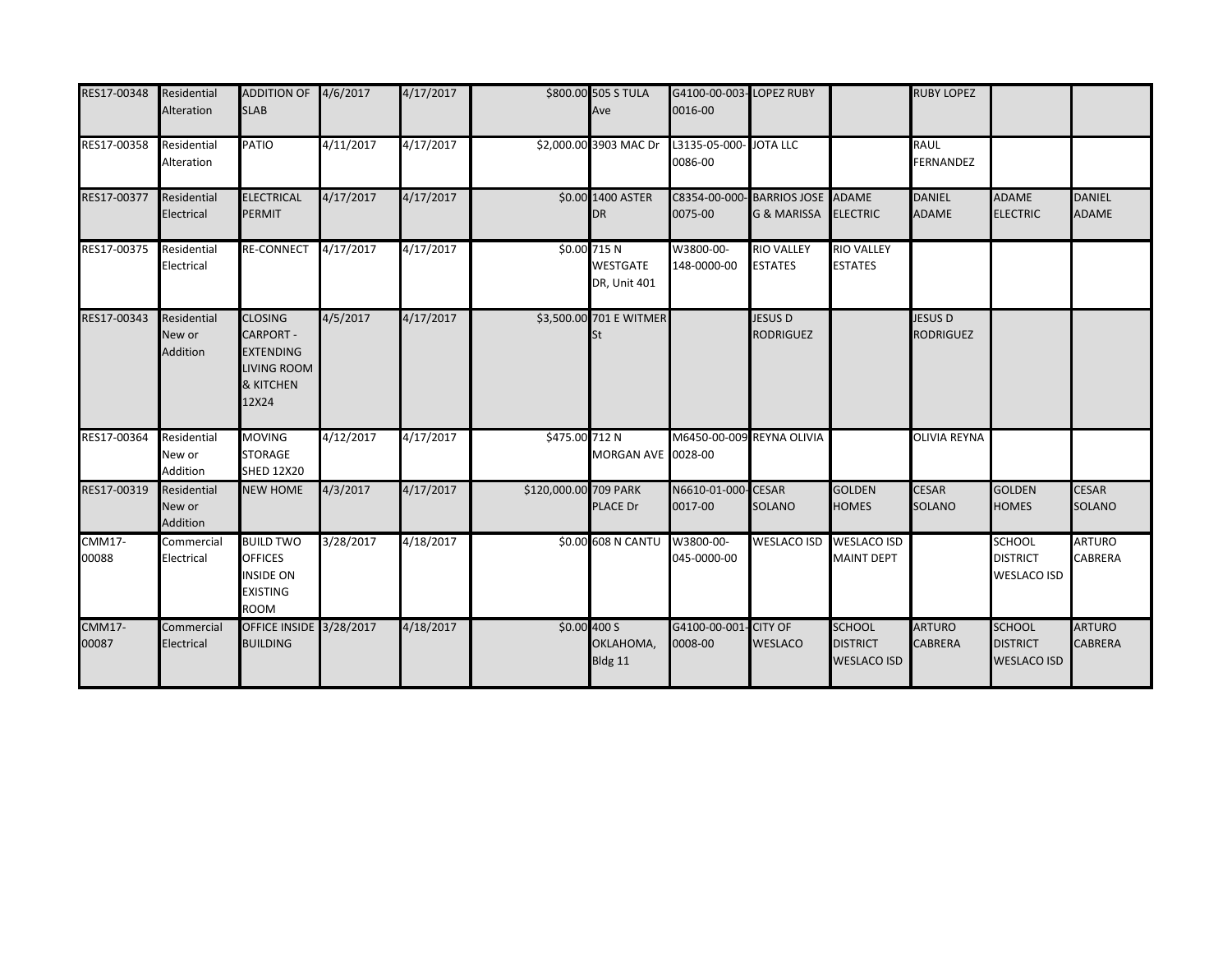| <b>CMM17-</b><br>00111 | Commercial<br>Mechanical  | INSTALL 3 ICE 4/18/2017<br>MACHINES, 1<br><b>DRINK SYSTEM</b><br><b>INSTALL</b><br><b>WALKIN</b><br>COOLER/FREE<br>ZER<br>REFRIGERATIO<br>И |           | 4/18/2017 |                   | \$18,000.00 1520 E BUS<br><b>HWY 83</b> |                                   | <b>WHATABURGE</b><br>R - CHRIS<br><b>MARTIN</b>                                 |                                                  | <b>DARRELL</b><br><b>ATKINSON</b>  | <b>HARPER</b>                                    |                                   |
|------------------------|---------------------------|---------------------------------------------------------------------------------------------------------------------------------------------|-----------|-----------|-------------------|-----------------------------------------|-----------------------------------|---------------------------------------------------------------------------------|--------------------------------------------------|------------------------------------|--------------------------------------------------|-----------------------------------|
| <b>CMM17-</b><br>00112 | Commercial<br>Plumbing    | PLUMBING<br>PERMIT                                                                                                                          | 4/18/2017 | 4/18/2017 |                   | \$0.00 1110 James St                    | R3750-03-002<br>0003-00           | P.E. & J.T<br><b>MCDOUGAL</b><br><b>FAMILY</b><br><b>LIMITED</b><br>PARTNERSHIP |                                                  | <b>ISAURO H</b><br><b>SALINAS</b>  | <b>EZ PLUMBING</b><br><b>SERVICE</b>             | <b>ISAURO H</b><br><b>SALINAS</b> |
| RES17-00383            | Residential<br>Mechanical | MECHANICAL 4/18/2017<br>PERMIT                                                                                                              |           | 4/18/2017 | \$5,500.00 2305 W | <b>MIMOSA DR</b>                        | M3920-00-006 MID POINT<br>0004-00 | <b>PROPERTIES</b><br>LLC                                                        | E AND E AIR<br><b>CONDITIONIN</b><br><b>GINC</b> | <b>ARMANDO</b><br><b>PICHARDO</b>  | E AND E AIR<br><b>CONDITIONIN</b><br><b>GINC</b> | ARMANDO<br>PICHARDO               |
| <b>CMM17-</b><br>00116 | Commercial<br>Electrical  | <b>RE-CONNECT</b><br>SERVICE -<br><b>OWNER TO</b><br>SHOW<br><b>BUILDING</b>                                                                | 4/19/2017 | 4/19/2017 |                   | \$0.00 1502 E 8TH ST                    | R3750-01-003<br>0001-00           | <b>CEPEDA</b><br><b>ALBERTO &amp;</b><br><b>ARMIDA</b><br><b>TRUSTEES</b>       |                                                  | <b>ARMIDA</b><br><b>CEPEDA</b>     |                                                  |                                   |
| <b>CMM17-</b><br>00115 | Commercial<br>Plumbing    | CHILD CARE<br><b>CENTER</b>                                                                                                                 | 4/19/2017 | 4/19/2017 |                   | \$0.00 2990 N TEXAS<br><b>BLVD</b>      | A1311-02-000<br>000A-00           | <b>AGUILERA</b><br><b>REAL ESTATE</b><br><b>HOLDINGS LLC</b>                    | TREVINO'S<br>PLUMBING                            | <b>GUADALUPE</b><br><b>TREVINO</b> | <b>TREVINO'S</b><br><b>PLUMBING</b>              | GUADALUPE<br><b>TREVINO</b>       |
| <b>CMM17-</b><br>00114 | Commercial<br>Plumbing    | MEDICAL<br><b>OFFICE</b>                                                                                                                    | 4/19/2017 | 4/19/2017 |                   | \$0.00 1221 E 10TH<br>St, Suite 107     |                                   |                                                                                 | QUEZADA<br><b>PLUMBING</b>                       | <b>OSCAR</b><br><b>QUEZADA</b>     | QUEZADA<br><b>PLUMBING</b>                       | <b>OSCAR</b><br>QUEZADA           |
| RES17-00386            | Residential<br>Plumbing   | RE-PIPE                                                                                                                                     | 4/19/2017 | 4/19/2017 | \$0.00 3513       | <b>DIAMOND</b><br><b>BLVD</b>           | C2675-01-000-<br>0053-00          | <b>WESLACO</b><br><b>HOUSING</b><br><b>AUTHORITY</b>                            | <b>BPS</b><br>PLUMBING<br><b>SERVICE</b>         | <b>JUAN</b><br><b>BARRERA</b>      | <b>BPS</b><br><b>PLUMBING</b><br><b>SERVICE</b>  | JUAN<br><b>BARRERA</b>            |
| RES17-00387            | Residential<br>Plumbing   | <b>RE-PIPE</b>                                                                                                                              | 4/19/2017 | 4/19/2017 | \$0.00 3618       | <b>DIAMOND</b><br><b>BLVD</b>           | C2675-01-000-<br>0053-00          | - WESLACO<br><b>HOUSING</b><br><b>AUTHORITY</b>                                 | <b>BPS</b><br><b>PLUMBING</b><br><b>SERVICE</b>  | <b>JUAN</b><br><b>BARRERA</b>      | <b>BPS</b><br><b>PLUMBING</b><br><b>SERVICE</b>  | <b>JUAN</b><br><b>BARRERA</b>     |
| RES17-00388            | Residential<br>Plumbing   | RE-PIPE                                                                                                                                     | 4/19/2017 | 4/19/2017 |                   | \$0.00 1110 RUBY<br>AVE                 | C2675-01-000-<br>0097-00          | <b>WESLACO</b><br><b>HOUSING</b><br><b>AUTHORITY</b>                            | <b>BPS</b><br>PLUMBING<br><b>SERVICE</b>         | <b>JUAN</b><br><b>BARRERA</b>      | <b>BPS</b><br>PLUMBING<br><b>SERVICE</b>         | JUAN<br><b>BARRERA</b>            |
| RES17-00389            | Residential<br>Plumbing   | RESDIENTIAL<br>HOME                                                                                                                         | 4/19/2017 | 4/19/2017 | \$0.00 1400       | CARNELIAN                               |                                   | <b>TUSCANY</b><br><b>CUSTOM</b><br><b>HOME LLC</b>                              | <b>R&amp;R</b><br><b>PLUMBING</b>                | <b>RENE ROCHA</b>                  | <b>R&amp;R</b><br><b>PLUMBING</b>                | <b>RENE ROCHA</b>                 |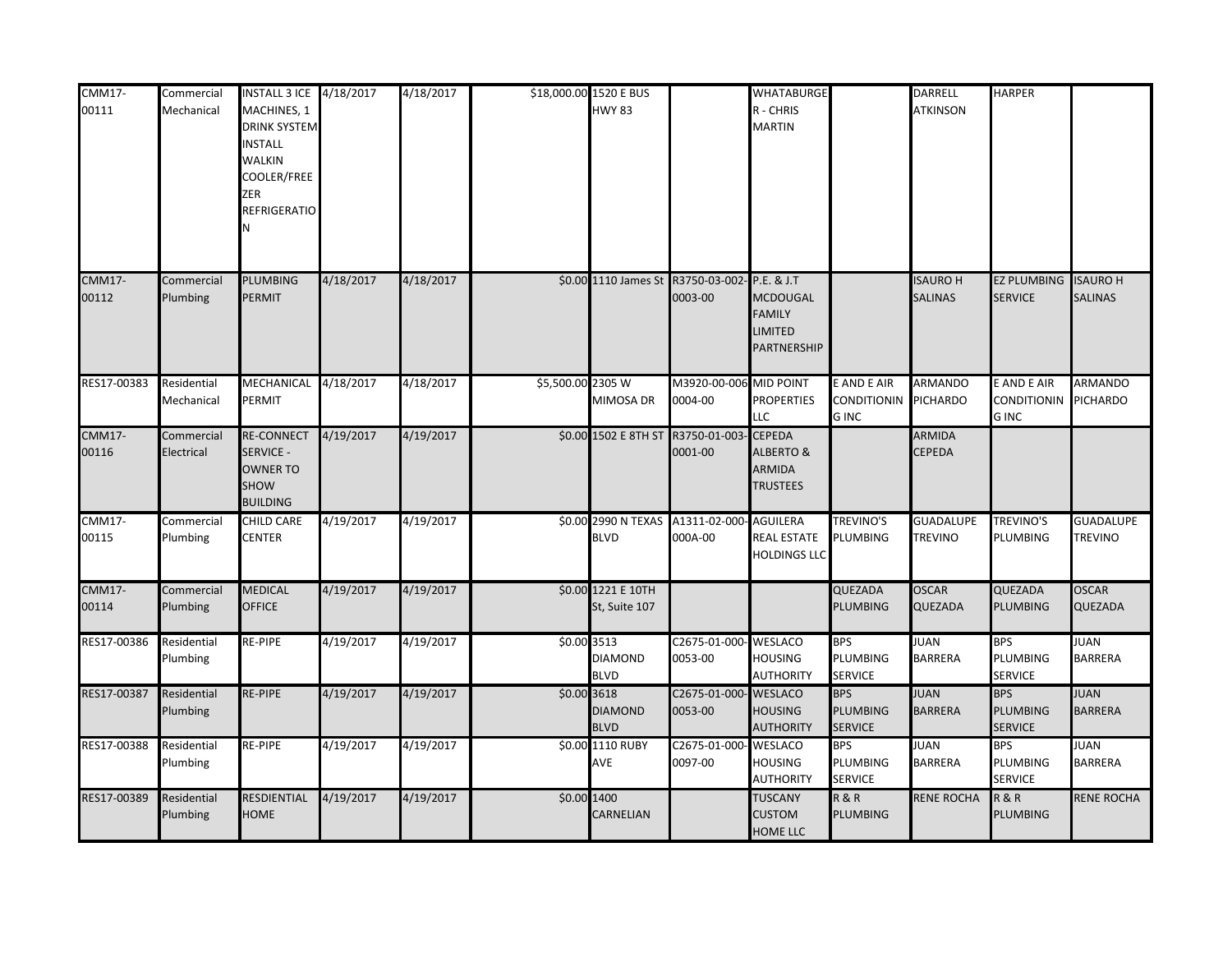| $CMM17-$<br>00117      | Commercial<br>Electrical          | ELECTRICAL<br><b>PERMIT</b>                                             | 4/20/2017 | 4/20/2017 |                       | \$0.00 600 S<br>OKLAHOMA           | H5247-00-000-ST PIUS X<br>0001-00                        | <b>CHURCH</b>                                                     |                                                        | <b>FERNANDO</b><br><b>GONZALEZ</b> | <b>ENLIGHTEN</b><br><b>ELECTRIC</b><br>COMPANY LLC        | <b>FERNANDO</b><br>GONZALEZ     |
|------------------------|-----------------------------------|-------------------------------------------------------------------------|-----------|-----------|-----------------------|------------------------------------|----------------------------------------------------------|-------------------------------------------------------------------|--------------------------------------------------------|------------------------------------|-----------------------------------------------------------|---------------------------------|
| <b>CMM17-</b><br>00118 | Commercial<br>Mechanical          | <b>ENCLOSE OF</b><br><b>SPACE FOR</b><br><b>CLASSROOM</b><br><b>USE</b> | 4/20/2017 | 4/20/2017 | \$8,500.00 600 S      | <b>OKLAHOMA</b>                    | H5247-00-000-ST PIUS X<br>0001-00                        | <b>CHURCH</b>                                                     |                                                        |                                    | DAVID GOMEZ CONTINENTAL ANDRES JR<br>REFRIGERATIO CANALES |                                 |
| RES17-00339            | Residential<br>New or<br>Addition | <b>NEW HOME</b>                                                         | 4/5/2017  | 4/20/2017 | \$122,000.00 705 TRES | <b>MARIAS St</b>                   |                                                          | <b>JESUS</b><br><b>SALAZAR</b>                                    | SYNERGY<br><b>HOME</b><br><b>BUILDERS</b>              | <b>JESUS</b><br>SALAZAR            | SYNERGY<br>HOME<br><b>BUILDERS</b>                        | <b>JESUS</b><br>SALAZAR         |
| RES17-00390            | Residential<br>Plumbing           | <b>PLUMBING</b><br>PERMIT                                               | 4/20/2017 | 4/20/2017 |                       | \$0.00 321 STONE<br>RIDGE Dr       | R3485-00-000-LB/MB<br>0017-00                            | INSVESTMENT<br><b>SINC</b>                                        | <b>CESAR</b><br>VILLAREAL INC VILLARREAL               | <b>CESAR</b>                       | <b>CESAR</b><br>VILLAREAL INC VILLARREAL                  | <b>CESAR</b>                    |
| <b>CMM17-</b><br>00119 | Commercial<br>Alteration          | REMODEL<br><b>DENTAL</b><br><b>OFFICE</b>                               | 4/20/2017 | 4/21/2017 | \$20,000.00 415 S     | AIRPORT,<br>Suite B                | P7455-00-000- RGV RIVER<br>000A-00                       | <b>FARM LTD</b>                                                   | <b>RIVERA'S</b><br>REMODELING                          | JORGE RIVERA                       | <b>RIVERA'S</b><br>REMODELING                             | <b>JORGE RIVERA</b>             |
| RES17-00394            | Residential<br>Electrical         | <b>NEW HOME</b>                                                         | 4/21/2017 | 4/21/2017 |                       | \$0.00 1313<br><b>ALYSSUM St</b>   | C8354-00-000-<br>0126-00                                 |                                                                   |                                                        | <b>GILBERT</b><br><b>ZUNIGA</b>    | <b>SIGMA</b><br><b>ELECTRIC</b>                           |                                 |
| RES17-00391            | Residential<br>Mechanical         | <b>NEW HOME</b>                                                         | 4/21/2017 | 4/21/2017 | \$3,000.00 1313       | <b>ALYSSUM St</b>                  | C8354-00-000-<br>0126-00                                 |                                                                   |                                                        | <b>GILBERT</b><br><b>ZUNIGA</b>    | <b>ASPEN AIR</b>                                          |                                 |
| RES17-00330            | Residential<br>New or<br>Addition | <b>NEW HOME</b>                                                         | 4/5/2017  | 4/21/2017 | \$85,000.00 3515      | <b>MAGNOLIA</b><br><b>POINT St</b> |                                                          | <b>LUIS</b><br><b>BAZALUDA</b>                                    |                                                        | <b>LUIS</b><br><b>BAZALDUA</b>     |                                                           |                                 |
| RES17-00371            | Residential<br>New or<br>Addition | <b>NEW HOME</b><br><b>RENEWAL OF</b><br>PERMIT<br>#1500127              | 4/13/2017 | 4/21/2017 | \$43,500.00 3114      | VENEZUELA<br>Ave                   | B2160-00-001<br>0014-00                                  | <b>VILLALOBOS</b><br><b>SERGIO</b>                                |                                                        | <b>SERGIO</b><br><b>VILLALOBOS</b> |                                                           |                                 |
| RES17-00382            | <b>Residential Re-</b><br>Roof    | <b>RE-ROOF</b>                                                          | 4/18/2017 | 4/21/2017 | \$3,500.00 719 S      | <b>TENNESSEE</b>                   | S7250-01-003- ZAPATA<br>0004-00                          | <b>APOLONIO &amp;</b><br><b>MARIA</b><br><b>ROSALBA</b>           | WALLSTREET<br><b>INVESTMENTS CAVAZOS</b><br><b>INC</b> | GEORGE                             | WALLSTREET<br><b>INVESTMENTS</b><br><b>INC</b>            | <b>GEORGE</b><br><b>CAVAZOS</b> |
| <b>CMM17-</b><br>00103 | Commercial<br>Alteration          | <b>CONCRETE</b><br><b>CURVE</b>                                         | 4/10/2017 | 4/24/2017 |                       | \$3,500.00 1221 E 10TH             |                                                          |                                                                   |                                                        | <b>ANDREW</b><br><b>LEVINE</b>     |                                                           |                                 |
| <b>CMM17-</b><br>00123 | Commercial<br>Electrical          | <b>ELECTRICAL</b><br>PERMIT                                             | 4/24/2017 | 4/24/2017 |                       |                                    | \$0.00 1110 James St R3750-03-002- P.E. & J.T<br>0003-00 | <b>MCDOUGAL</b><br><b>FAMILY</b><br><b>LIMITED</b><br>PARTNERSHIP | <b>COAST TO</b><br><b>COAST</b><br><b>ELECTRIC</b>     | <b>CARLOS</b><br><b>MENDIOLA</b>   | <b>COAST TO</b><br><b>COAST</b><br><b>ELECTRIC</b>        | CARLOS<br><b>MENDIOLA</b>       |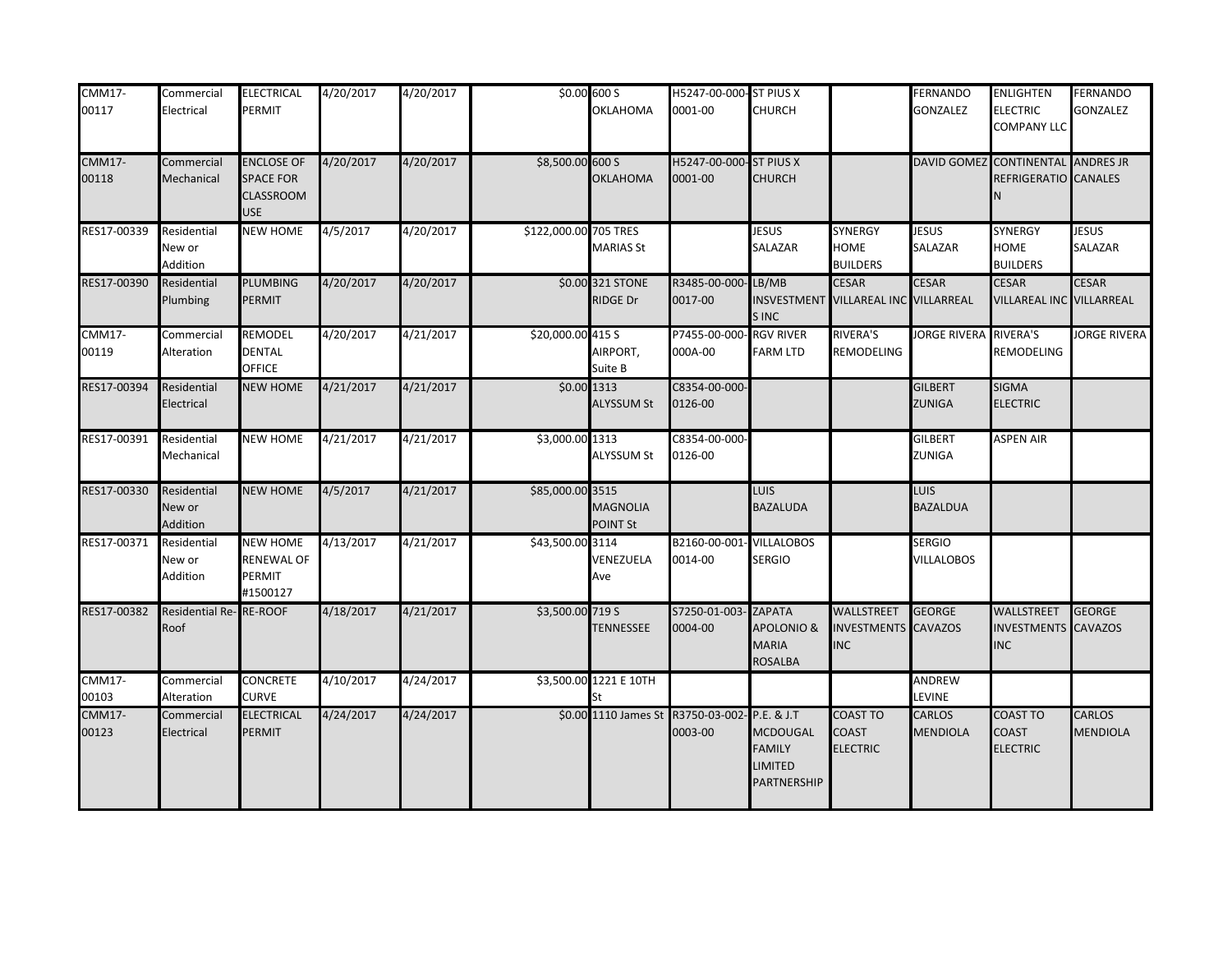| RES17-00356 | Residential<br>Alteration                | <b>REPLACING</b><br>DRIVEWAY-(<br>CONCRETE<br>OVER<br><b>BLACKTOP)</b> | 4/10/2017 | 4/24/2017 | \$2,900.00 800 S    | NEBRASKA                                   | 05100-00-003-GANNON<br>0001-00                     | <b>GLORIA</b><br>CAMPOS                                            |                                                             | <b>GLORIA</b><br>GANNON          |                                                               |                                      |
|-------------|------------------------------------------|------------------------------------------------------------------------|-----------|-----------|---------------------|--------------------------------------------|----------------------------------------------------|--------------------------------------------------------------------|-------------------------------------------------------------|----------------------------------|---------------------------------------------------------------|--------------------------------------|
| RES17-00395 | Residential<br>Alteration                | <b>REPLACING</b><br>OLD WOOD<br><b>AROUND THE</b><br><b>HOUSE</b>      | 4/21/2017 | 4/24/2017 |                     | \$3,000.00 211 W LLANO<br><b>GRANDE</b>    | 0002-00                                            | N7700-00-016-RUDY'S PLAZA<br><b>&amp; PROPERTIES</b><br><b>LLC</b> |                                                             | <b>MARIA DIAZ</b>                |                                                               |                                      |
| RES17-00396 | Residential<br>Electrical                | <b>NEW SERVICE 4/24/2017</b>                                           |           | 4/24/2017 |                     | \$0.00 2001 S TEXAS,<br><b>Unit 835</b>    |                                                    |                                                                    | <b>JC ELECTRIC</b>                                          | <b>JOSE JAVIER</b><br>CAVAZOS    | <b>JC ELECTRIC</b>                                            | <b>JOSE JAVIER</b><br><b>CAVAZOS</b> |
| RES17-00336 | Residential<br>New or<br><b>Addition</b> | <b>NEW HOME</b>                                                        | 4/5/2017  | 4/24/2017 | \$103,076.00 2209 W | MIMOSA DR                                  | M3920-00-006<br>0007-00                            | <b>MID POINT</b><br><b>PROPERTIES</b><br><b>LLC</b>                |                                                             | <b>BENJAMIN</b><br><b>IBARRA</b> | WESTWIND<br>HOME                                              | <b>BENJAMIN</b><br><b>IBARRA</b>     |
| RES17-00397 | Residential<br>Plumbing                  | <b>NEW HOME</b>                                                        | 4/24/2017 | 4/24/2017 |                     | \$0.00 2209 W<br>MIMOSA DR                 | M3920-00-00<br>0007-00                             | <b>MID POINT</b><br><b>PROPERTIES</b><br><b>LLC</b>                |                                                             | CESAR<br>VILLARREAL              | CESAR<br>VILLAREAL INC VILLARREAL                             | CESAR                                |
| RES17-00398 | Residential<br>Plumbing                  | PLUMBING<br><b>PERMIT</b>                                              | 4/24/2017 | 4/24/2017 |                     | \$0.00 705 TRES<br><b>MARIAS St</b>        |                                                    |                                                                    | <b>VALDEZ</b><br><b>PLUMBING</b>                            | <b>ANIBAL</b><br>VALDEZ          | VALDEZ<br>PLUMBING                                            | <b>ANIBAL</b><br>VALDEZ              |
| RES17-00400 | Residential<br>Electrical                | <b>NEW HOME</b>                                                        | 4/25/2017 | 4/25/2017 | \$0.00 601          | NORTHGATE<br><b>CIR</b>                    | N4870-00-000-CABRERA<br>0027-00                    | <b>ANGELA B</b>                                                    | VELASQUEZ<br><b>ELECTRIC</b>                                | <b>TOMAS G</b><br>VELASQUEZ      | VELASQUEZ<br><b>ELECTRIC</b>                                  | <b>TOMAS G</b><br>VELASQUEZ          |
| RES17-00405 | Residential<br>Electrical                | <b>SERVICE</b><br><b>UPGRADE</b>                                       | 4/25/2017 | 4/25/2017 |                     | \$0.00 914 S KANSAS<br>AVE                 | W3800-00-<br>682-0000-00                           | <b>GONGORA</b><br><b>FRANCISCO</b>                                 |                                                             | <b>ISAIAS</b><br><b>SALINAS</b>  | $A-1$                                                         |                                      |
| RES17-00402 | Residential<br>Mechanical                | <b>NEW HOME</b>                                                        | 4/25/2017 | 4/25/2017 |                     | \$2,000.00 1417 PECAN<br>ORCHARD Dr        |                                                    |                                                                    | I'S AIR<br><b>CONDITIONIN</b><br><b>G &amp; HEATING</b>     | <b>JUAN J</b><br><b>GONZALEZ</b> | J'S AIR<br>CONDITIONIN GONZALEZ<br><b>G &amp; HEATING</b>     | <b>LIANJ</b>                         |
| RES17-00372 | Residential<br>New or<br><b>Addition</b> | <b>NEW HOME</b>                                                        | 4/13/2017 | 4/25/2017 |                     | Ave                                        | \$150,000.00 1317 JACINTH C8220-03-000-<br>0108-00 | LONNIE BERRY LB/MB                                                 | <b>INVESTMENTS</b><br><b>INC DBA:</b><br><b>BERRY HOMES</b> | LONNIE BERRY                     | LB/MB<br><b>INVESTMENTS</b><br>INC DBA:<br><b>BERRY HOMES</b> | LONNIE BERRY                         |
| RES17-00381 | Residential<br>New or<br>Addition        | PATIO&<br><b>CEMENT</b>                                                | 4/18/2017 | 4/25/2017 | \$1,800.00 2106 W   | EXPRWY 83                                  | E8500-00-00E<br>0020-00                            | <b>ROJAS</b><br><b>HECTOR</b><br><b>OMAR</b>                       |                                                             | <b>HECTOR</b><br><b>ROJAS</b>    |                                                               |                                      |
| RES17-00403 | Residential<br>Plumbing                  | <b>NEW HOME</b>                                                        | 4/25/2017 | 4/25/2017 |                     | \$0.00 709 PARK<br>PLACE Dr                | N6610-01-000<br>0017-00                            | - CESAR<br>SOLANO                                                  | <b>R&amp;R</b><br><b>PLUMBING</b>                           | <b>RENE ROCHA</b>                | R & R<br>PLUMBING                                             | RENE ROCHA                           |
| RES17-00401 | Residential<br>Plumbing                  | PLUMBING<br>PERMIT                                                     | 4/25/2017 | 4/25/2017 |                     | \$0.00 3515<br>MAGNOLIA<br><b>POINT St</b> |                                                    |                                                                    | <b>MONTEZ</b><br><b>PLUMBING</b><br><b>LLC</b>              | DAVID JR<br><b>MONTEZ</b>        | <b>MONTEZ</b><br>PLUMBING<br>LLC                              | <b>DAVID JR</b><br>MONTEZ            |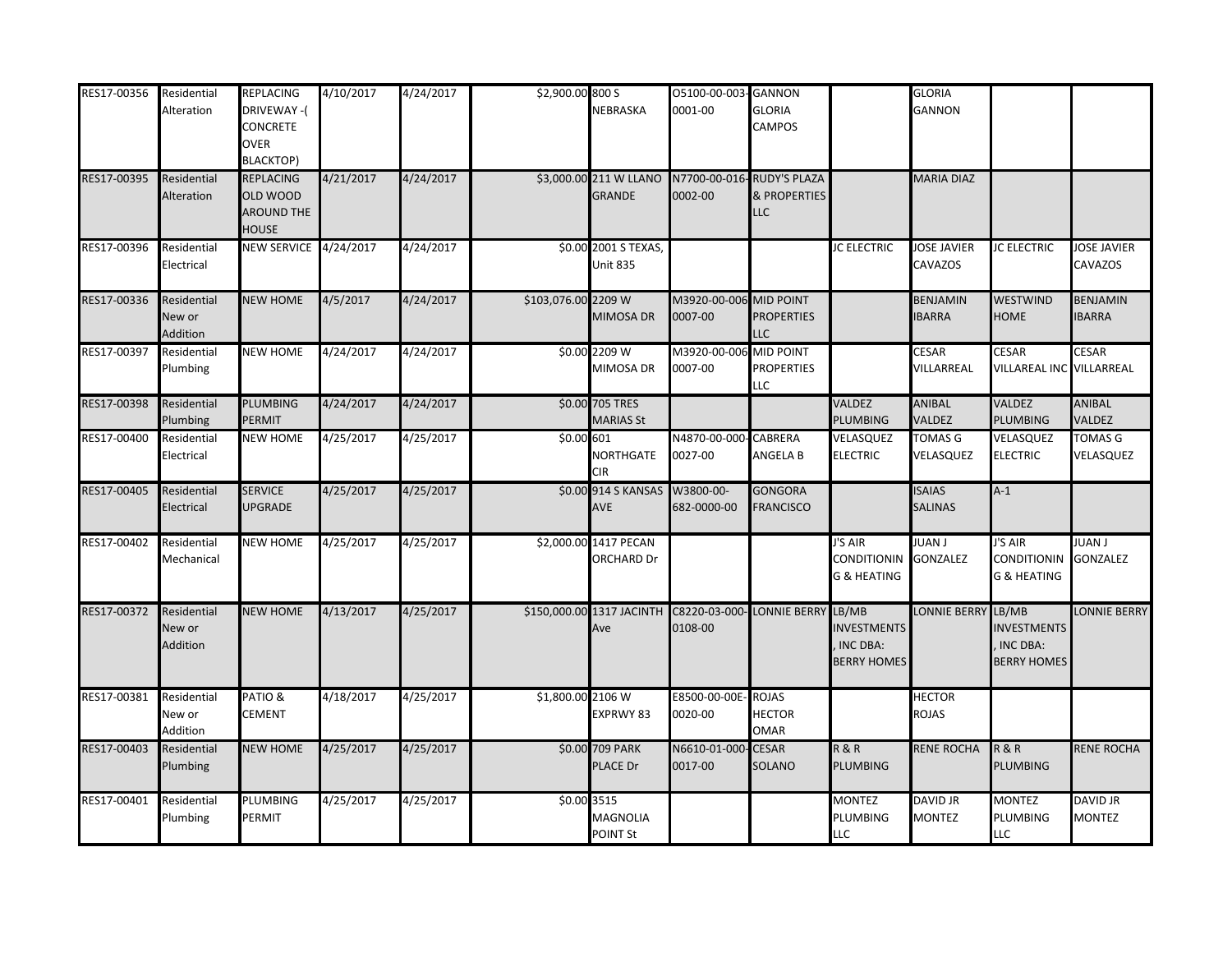| RES17-00399            | Residential<br>Plumbing           | <b>VILLA</b><br><b>ESCONDIDA</b><br>PH III -<br>#41,42,43                                      | 4/25/2017 | 4/25/2017 |                   | Unit 41,42,43                              | \$0.00 318 E 18TH St, V3625-00-000-RST TEXAS<br>0020-00 | <b>REAL ESTATE</b><br>LP                       | VALDEZ<br><b>PLUMBING</b>                          | <b>ANIBAL</b><br><b>VALDEZ</b>   | VALDEZ<br><b>LUMBING</b>                                 | ANIBAL<br>VALDEZ                |
|------------------------|-----------------------------------|------------------------------------------------------------------------------------------------|-----------|-----------|-------------------|--------------------------------------------|---------------------------------------------------------|------------------------------------------------|----------------------------------------------------|----------------------------------|----------------------------------------------------------|---------------------------------|
| RES17-00380            | Residential<br>Alteration         | <b>BUILD</b><br>CABINENTS,<br>SHEETROCK,<br><b>SHOWER &amp;</b><br>PAINT                       | 4/18/2017 | 4/26/2017 |                   | \$25,000.00 203 E 2ND ST                   | W2300-00-<br>00C-0010-00                                | LOREZ<br><b>IRASEME</b>                        |                                                    | <b>RUFINO LOPEZ</b>              |                                                          |                                 |
| RES17-00355            | Residential<br>Alteration         | <b>STORAGE</b><br><b>SHED</b>                                                                  | 4/10/2017 | 4/26/2017 |                   |                                            | \$3,500.00 3813 SELES Dr L3135-04-000-<br>0003-00       | <b>CARR HECTOR</b><br>& MARIA                  |                                                    | <b>HECTOR CARR</b>               |                                                          |                                 |
| RES17-00408            | Residential<br>Electrical         | <b>RE-CONNECT</b><br><b>SERVICE</b>                                                            | 4/26/2017 | 4/26/2017 |                   | \$0.00 207 N BRIDGE<br>AVE                 | R0650-00-003<br>0005-00                                 | <b>ONTIVEROS</b><br>MARCOS &<br><b>TERESA</b>  |                                                    | <b>VICTOR</b><br><b>NEGRETE</b>  |                                                          |                                 |
| RES17-00407            | Residential<br>Mechanical         | <b>NEW HOME</b>                                                                                | 4/26/2017 | 4/26/2017 | \$4,800.00 2205   | SALVADOR<br>Ave                            | S5447-00-000-<br>0218-00                                |                                                |                                                    | <b>FELIPE</b><br><b>CAMACHO</b>  | <b>CLIMATE</b><br><b>HEATING &amp;</b><br><b>COOLING</b> | <b>ERIBERTO</b><br><b>MARIN</b> |
| RES17-00392            | Residential<br>New or<br>Addition | <b>NEW HOUSE</b>                                                                               | 4/21/2017 | 4/26/2017 |                   | \$45,000.00 611 S INDIANA W2300-00-<br>AVE | 052-0016-00                                             | <b>PURL JAMES</b><br><b>DOUGLAS JR</b>         |                                                    | <b>BASILIO</b><br><b>RAMOS</b>   |                                                          |                                 |
| <b>CMM17-</b><br>00124 | Commercial<br>Electrical          | <b>INSTALL NEW 4/27/2017</b><br>800 A.A.C.<br><b>FOR NEW</b><br>COMMUNICAT<br><b>ION TOWER</b> |           | 4/27/2017 |                   | \$0.00 121 S<br>PLESANTVIEW 0001-00        | R2360-00-000                                            | MID VALLEY<br><b>ASSEMBLY OF</b><br>GOD        |                                                    | <b>EMILY</b><br><b>ROSEBERRY</b> | <b>GALLEGOS</b><br><b>ELECTRIC INC</b>                   | CAMERINO M<br>HERNANDEZ         |
| RES17-00384            | Residential<br>Alteration         | <b>CONCRETE</b><br><b>SLAB FOR A</b><br><b>BASKETBALL</b><br><b>COURT</b>                      | 4/19/2017 | 4/27/2017 | \$3,500.00 1910 E | EXPWAY 83                                  |                                                         |                                                |                                                    | <b>JUAN</b><br><b>RODRIGUEZ</b>  |                                                          |                                 |
| RES17-00409            | Residential<br>Alteration         | <b>REPAIR WALL</b><br><b>ON STORAGE</b>                                                        | 4/27/2017 | 4/27/2017 | \$450.00 614 S    | LOUISIANA                                  | Y2000-00-001- CASTANEDA<br>0011-00                      | <b>REYNALDO &amp;</b><br><b>YOLANDA</b>        |                                                    | <b>REY</b><br>CASTANEDA          |                                                          |                                 |
| RES17-00411            | Residential<br>Electrical         | ELECTRICAL<br>PERMIT                                                                           | 4/27/2017 | 4/27/2017 |                   | \$0.00 1417 PECAN<br>ORCHARD Dr            |                                                         |                                                | <b>JAIME I</b><br><b>GARCIA</b><br><b>ELECTRIC</b> | JAIME I<br><b>GARCIA</b>         | JAIME I<br><b>GARCIA</b><br><b>ELECTRIC</b>              | JAIME I<br><b>GARCIA</b>        |
| RES17-00412            | Residential<br>Electrical         | <b>ELECTRICAL</b><br>PERMIT                                                                    | 4/27/2017 | 4/27/2017 |                   | \$0.00 1702<br>SOUTHLAND<br><b>DR</b>      | S4900-00-005-<br>0014-00                                | <b>RIOPROP</b><br><b>HOLDINGS LLC ELECTRIC</b> | VILLANUEVA                                         | <b>FRANKD</b><br>VILLANUEVA      | VILLANUEVA<br><b>ELECTRIC</b>                            | <b>FRANK D</b><br>VILLANUEVA    |
| RES17-00413            | Residential<br>Electrical         | ELECTRICAL<br>PERMIT                                                                           | 4/27/2017 | 4/27/2017 |                   | \$0.00 203 E 2ND ST                        | W2300-00-<br>00C-0010-00                                | LOREZ<br><b>IRASEME</b>                        | OSCAR'S<br><b>ELECTRIC</b>                         | <b>OSCAR LOPEZ</b>               | OSCAR'S<br><b>ELECTRIC</b>                               | <b>OSCAR LOPEZ</b>              |